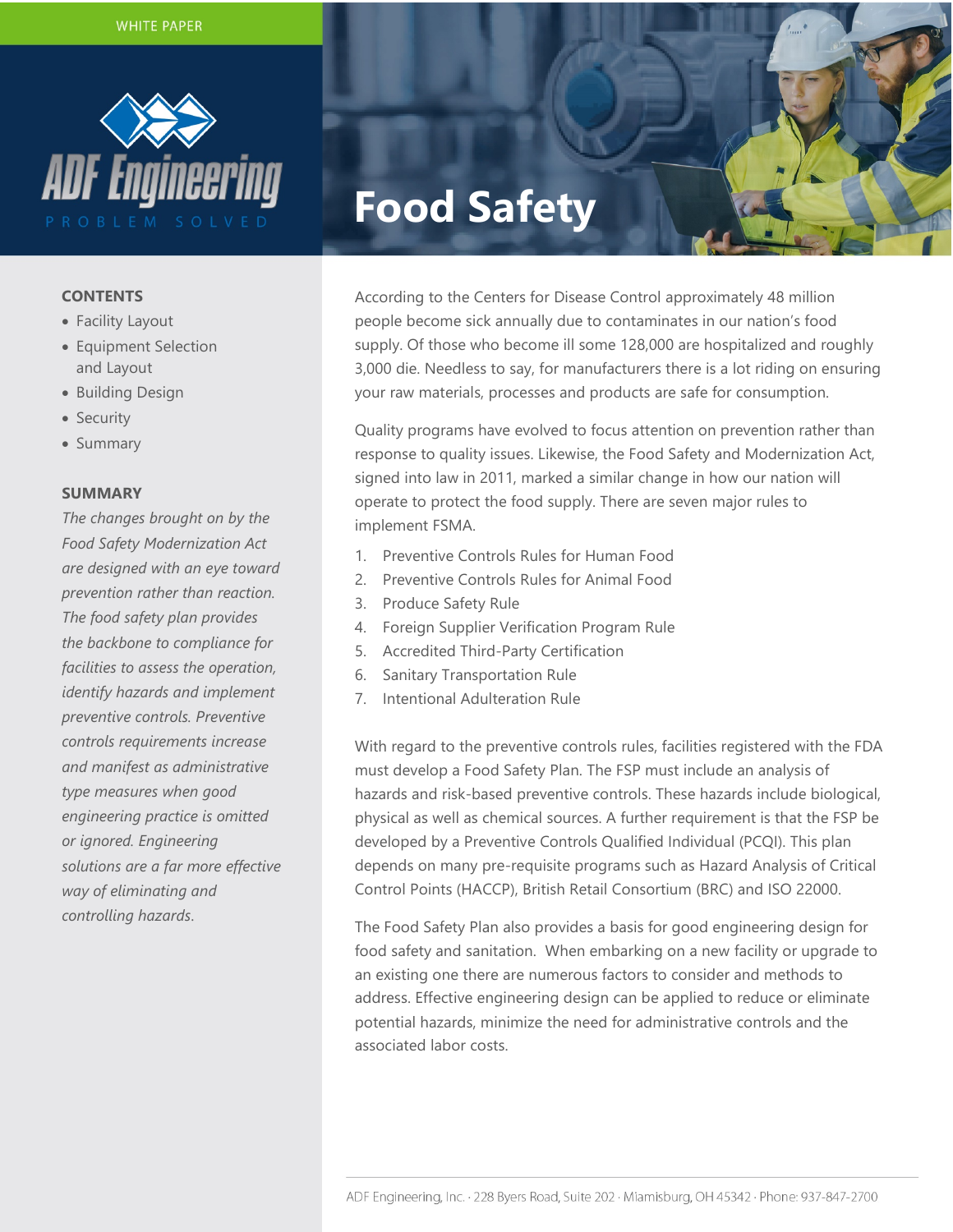## **Facility Layout**

One of the key factors in creating a design for food safety is the flow of production through a facility from raw materials to finished product. In general, it is a best practice to create an orderly flow and maintain a good separation between raw ingredients and finished goods. Even within the process flow it may be advantageous to create a sufficient distance between upstream and downstream processes to minimize downstream contamination of further refined intermediates. Allergens are also of concern. A layout that segregates non-allergen and allergen materials helps to minimize the potential for contamination.

Traffic patterns for the movement of materials and personnel should also be evaluated. Again, the goal is to minimize or prevent the contamination of downstream processes and finished goods storage. Creating distinct hygienic zones can have several benefits. They can be used to separate multiple production lines, control the flow of materials and personnel and reduce the potential from cross contamination between allergen and nonallergen materials.

Many food production processes involve a transition from wet to dry or vice versa. Typically, it is critical to keep dry processes dry to prevent the potential for microbial growth, particularly pathogens. In many cases a sterilization or kill step is involved. This critical control point marks the transition from raw material to finished product from a biological perspective. Layout can play a major role in minimizing the risk of downstream contamination.

Utilities and maintenance areas are often overlooked in this regard. Typically, these areas are not or cannot be maintained at the standards required for production. Therefore, their location has the potential to increase the risk to food safety. Placement of employee facilities such as break areas, restrooms and locker rooms can help ensure outside elements are not brought into the manufacturing environment. Traffic patterns again are key to addressing this risk.

## **Equipment selection and layout**

Raw materials often have varying degrees of quality with respect to the potential for biological, chemical or physical contaminants. Depending on the sourcing options it may be necessary to incorporate processing steps to prepare and minimize the potential for incoming raws to impact operations. Post processing equipment such as screeners, magnets and metal detectors help reduce the risk for foreign material and metal to end up in the final product.

Equipment selection has a food safety component. Materials of construction are of a concern. The effects of corrosion on product contact surfaces from the product itself or cleaning solutions may need consideration. Sanitary design minimizes product buildup and dead zones, and ensures complete drainage and emptying. Lubrication of moving parts often presents a challenge. Food grade lubricants might be an option. Other methods that provide an effective barrier between lubricants and the product side may need to be considered.



ADFEngineering.com